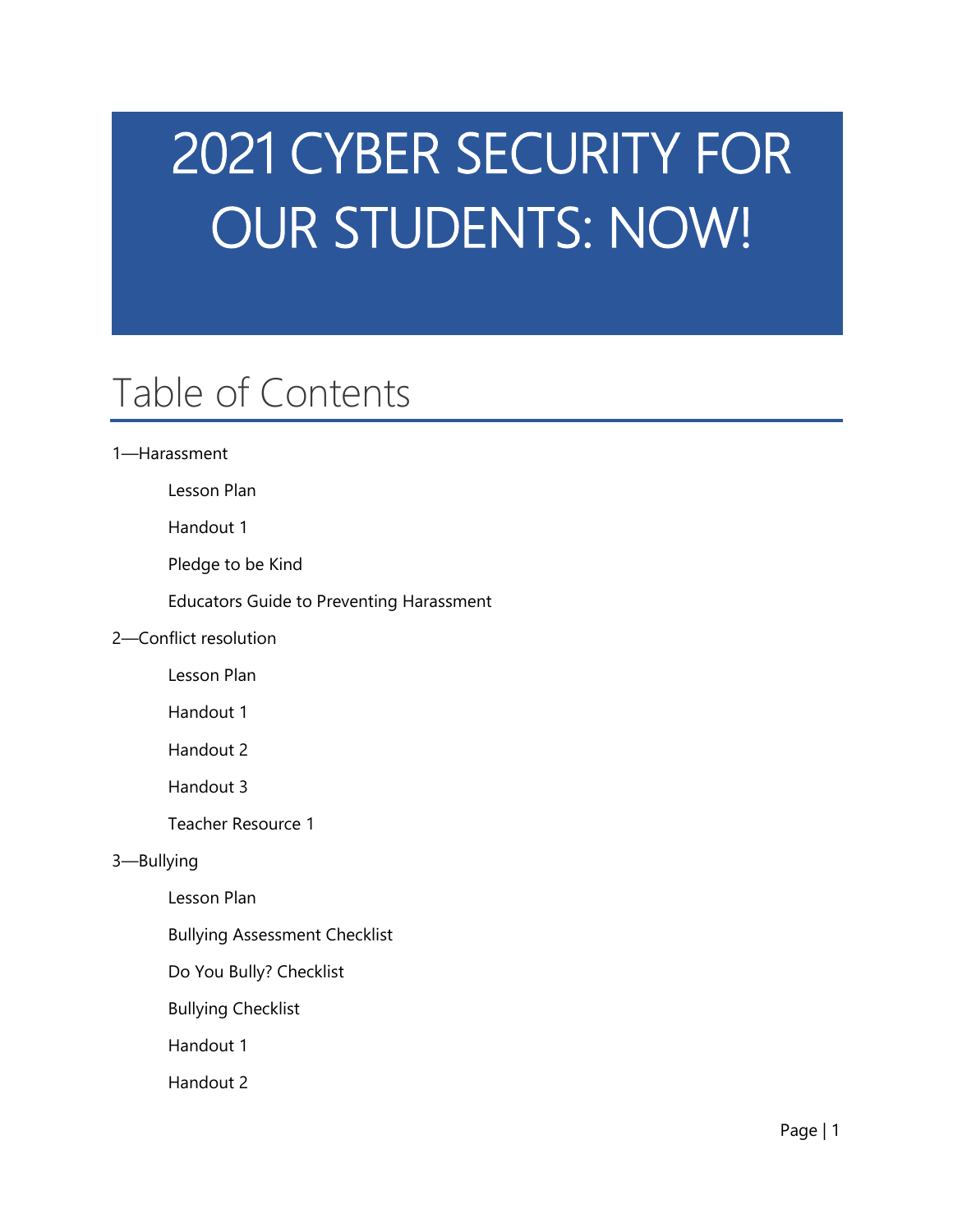School Bullying Handbook with checklist (in both word and PDF formats)

# 4—Breaking the Cycles in Life

Lesson Plan

Handout 1

# 5—Problem Solving

Lesson Plan

Problem Solving Scenarios/Role Plays

Role Playing Scenarios for Problem Solving

Handout 1

Handout 2

# 6—Anger Management

Lesson Plan

Handout 1: 10 Anger Management Tips for Kids and Teens

Handout 2: False Beliefs About Anger

Handout 3: Anger Activity and Channeling it

# 7—Hold 'em or fold 'em friendships

Lesson Plan

Teacher Resource 1

Handout 1: Friendship Buddy Bingo

The 13 Essential Traits of a Good Friend (article for discussion)

# 8—Stereotyping

Lesson Plan #1 Additional Lesson Plan #2 Teacher Resource 1" Labeling Activity Article on Stereotyping Labeling and Stereotyping Activity Handout: Ways to Stop Labeling People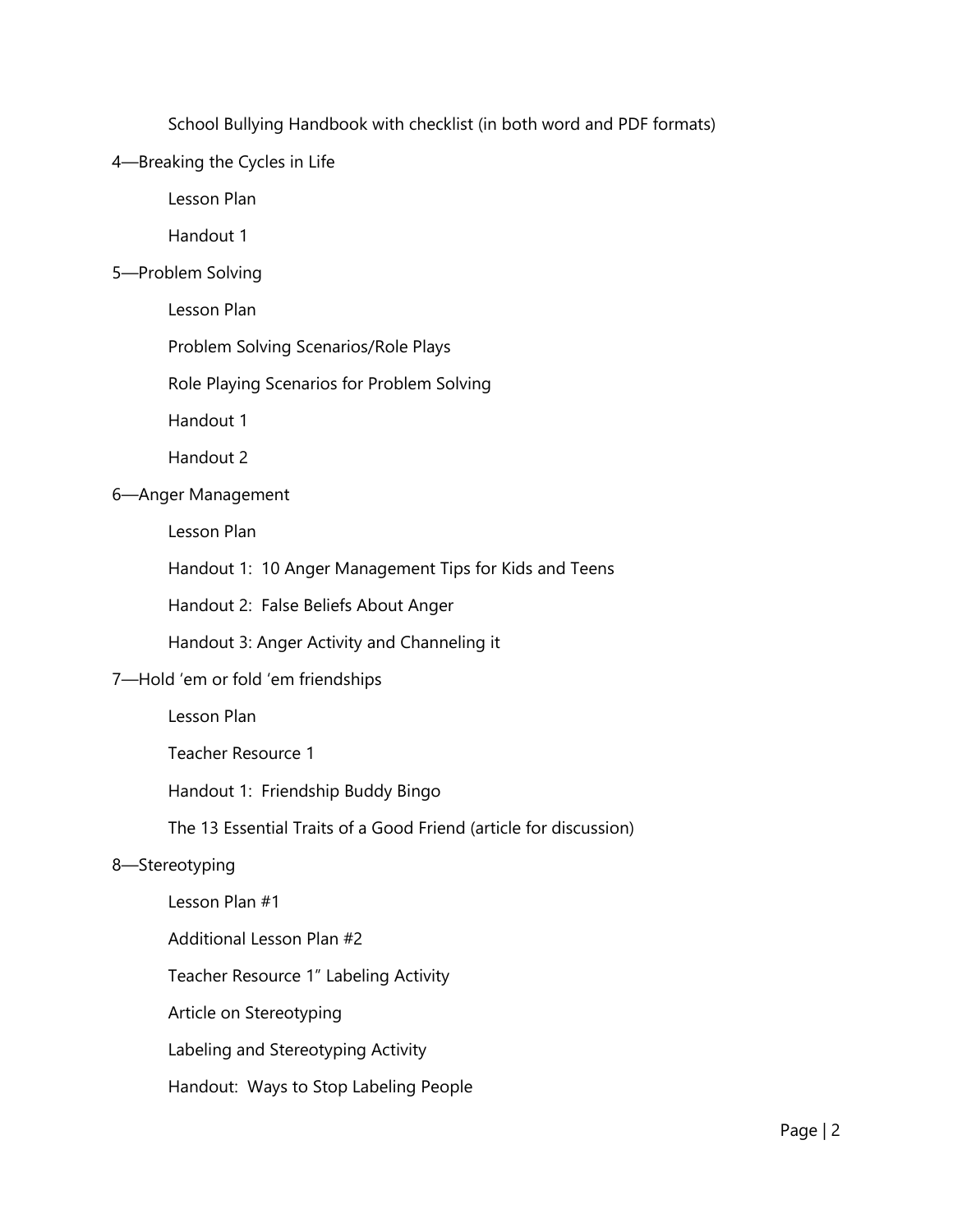# Article: Why we Harshly Label People

#### 9—What's in a Label?

Lesson Plan

Activity: Labeling People

Activity: Labeling People

# 10—Taking Responsibility for Actions

Lesson Plan

Teacher Resource 1: Exercise: Internal versus External Locus of Self-Control

Activity: The Blame Game

Additional Lesson Plan: Taking Responsibility for one's actions

#### 11—Rumors and Reputation

Lesson Plan

Handout 1: Activity—Hit and Run

Handout 2: Activity and Discussion: How to Stop Rumors

Teacher Resource/Additional Lesson: Standing up for Ones Reputation

PowerPoint: Rumors and Reputation

#### 12—Starting with a Clean Slate

Lesson Plan

Activity: Developing a Goal Boar

#### 13—Making Good Friends

Lesson Plan

Handout 1: Classroom Activities to Help Students make Friends

Handout 2: Let's Be Friends Additional Activities

Additional lesson Activities: Making Good Friends

Handout: How to Make Friends in Middle School

14—Cyberbullying

Lesson Plan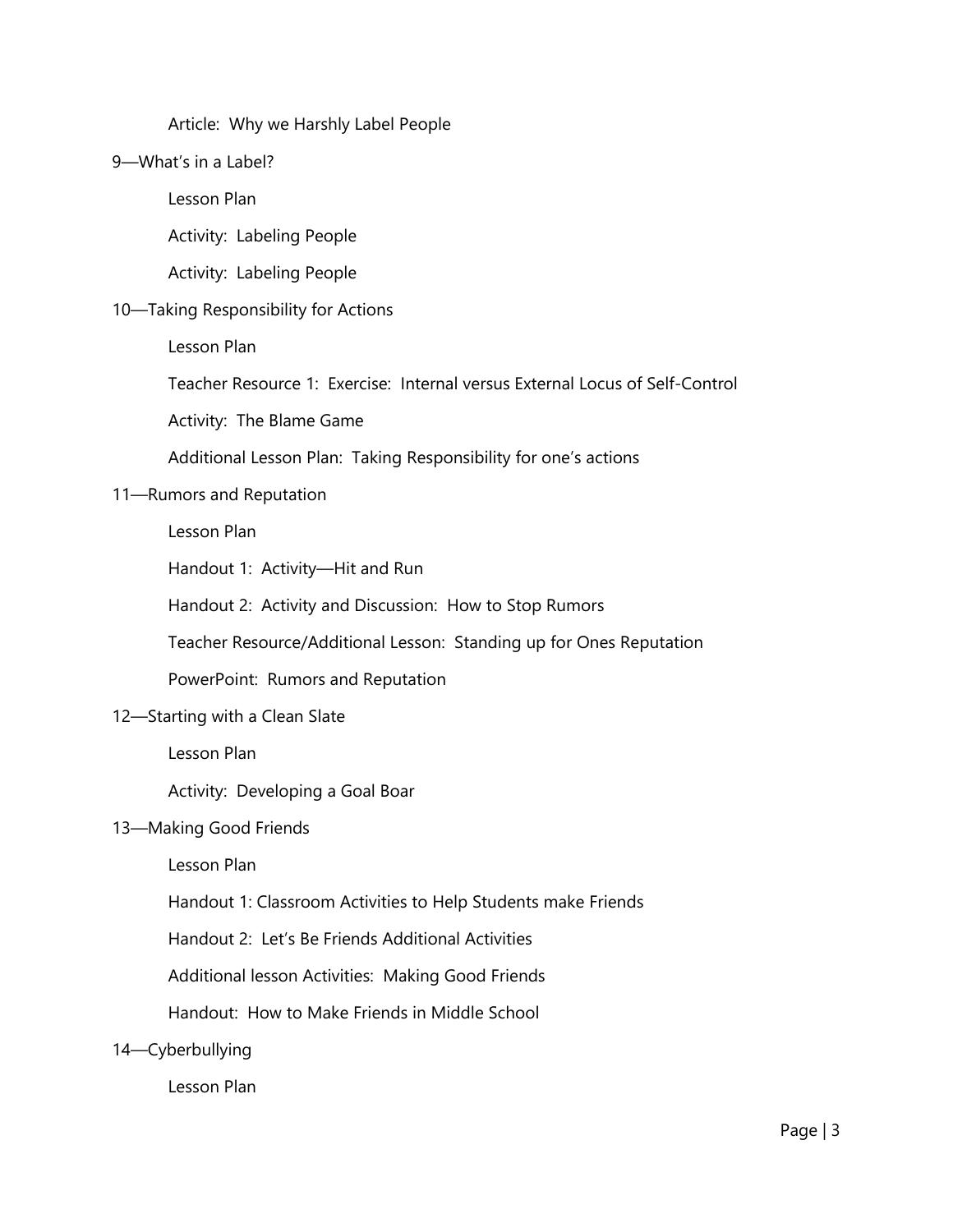Handout 1—Booklet Cyber Cool in the Middle

Handout 2: Cyberbullying

Handout 3: Cyberbullying Computer Activities

Handout 4: Broke Friendships

Activities and Role Plays

#### 15—Internet Safety

Lesson Plan

Four (4) additional plans for Internet Safety

Handout 1: Internet Safety Tips for High Schools

Handout 2: Internet Safety Tips for Teens

Handout 3: The Dangers of Oversharing

Handout 4: Internet Tracking

#### 16—Digital Footprints

Lesson Plan #1

Lesson Plan #2

- Lesson Plan 1 and 2: Digital Footprint Activity
- Handout 1: Digital Footprint Resources
- Handout 2: Parent Tips for Middle School Students
- Handout 3: Post to be Private
- Handout 4: Profile Penalty
- Handout 5: Follow the Digital Trail
- Handout 6: Plan your Digital Footprint

Handout 7

#### 17—Peer Pressure

Lesson Plan

Handout/Activity #1:20 Ways to Avoid Peer Pressure

Handout #1: Statistics on Peer Pressure